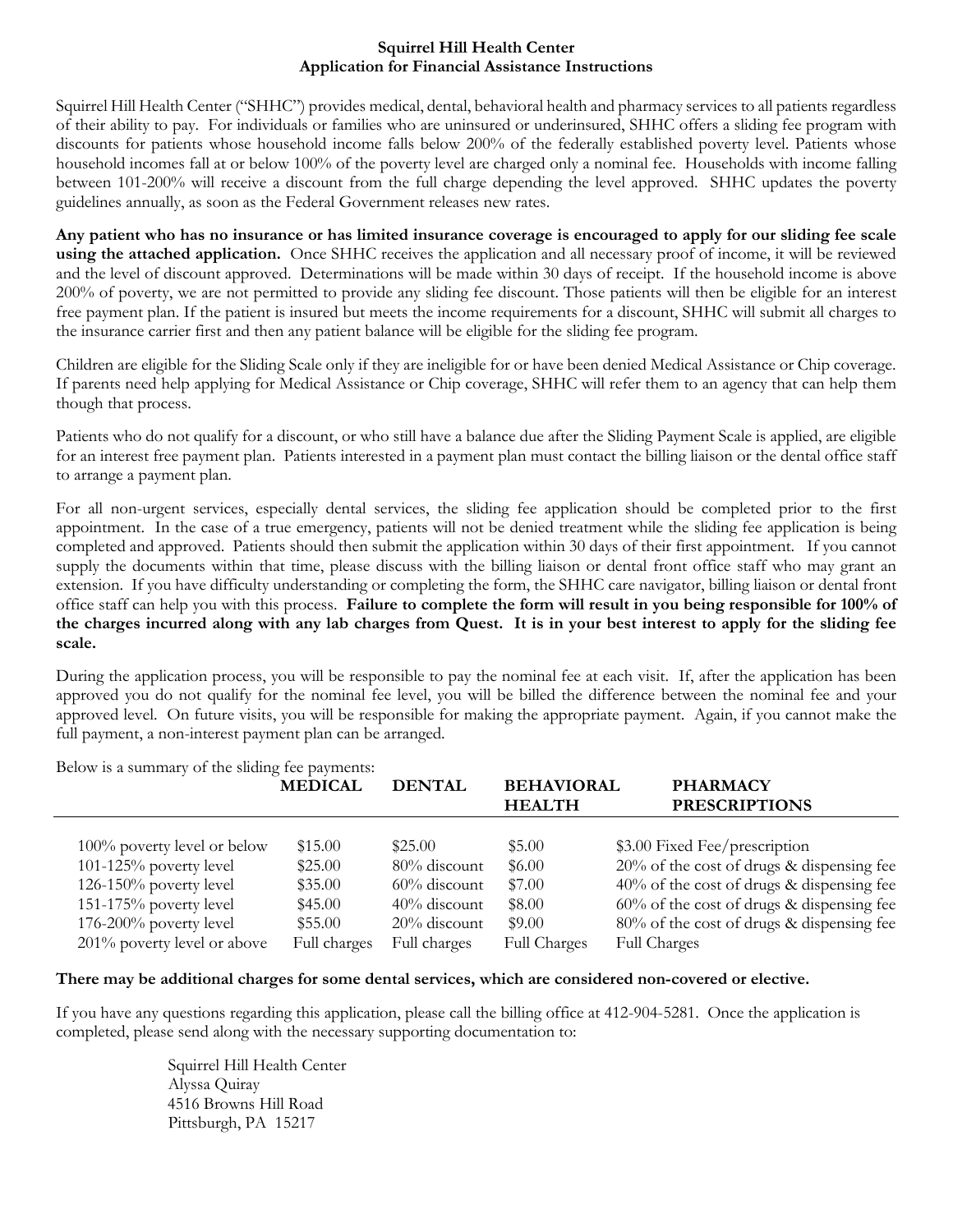# **Squirrel Hill Health Center Application for Financial Assistance**

## **Proof of income:**

SHHC requires independent documentation of the most current information regarding your household income. The preference in order of the most current would be:

- $\bullet$  Three (3) most recent pay stubs, showing YTD earnings
- Current Statement of Pension, Social Security, Disability, Worker's Compensation, and/or Unemployment benefits
- Current Statement of Public Assistance (welfare) cash benefits
- Current Medical Assistance denial showing income
- Current Letter of wage verification from employer

If none of the above information is available, please speak with the billing liaison as to what other information may be used.

### **Household information:**

|                                       | 3) Are you or anyone in the household currently pregnant? Tes Ro Name: |
|---------------------------------------|------------------------------------------------------------------------|
| $\Lambda$ iii $\Lambda$ iii $\Lambda$ |                                                                        |

4) Do you have medical coverage?  $\equiv$  Yes  $\equiv$  No Name/type of insurance:  $\equiv$ 

| Please list all people living in your household for whom you provide financial<br>support OR who provide financial support for you. |              |                         |                                        |                                                |  |
|-------------------------------------------------------------------------------------------------------------------------------------|--------------|-------------------------|----------------------------------------|------------------------------------------------|--|
| Name                                                                                                                                | Relationship | Date of<br><b>Birth</b> | Child Under<br>18 Eligible for<br>Chip | <b>Employer and</b><br>number of<br>hours/week |  |
|                                                                                                                                     | <b>SELF</b>  |                         |                                        |                                                |  |
| 2.                                                                                                                                  |              |                         |                                        |                                                |  |
| 3.                                                                                                                                  |              |                         |                                        |                                                |  |
| 4.                                                                                                                                  |              |                         |                                        |                                                |  |
| 5.                                                                                                                                  |              |                         |                                        |                                                |  |
| 6.                                                                                                                                  |              |                         |                                        |                                                |  |
| 7                                                                                                                                   |              |                         |                                        |                                                |  |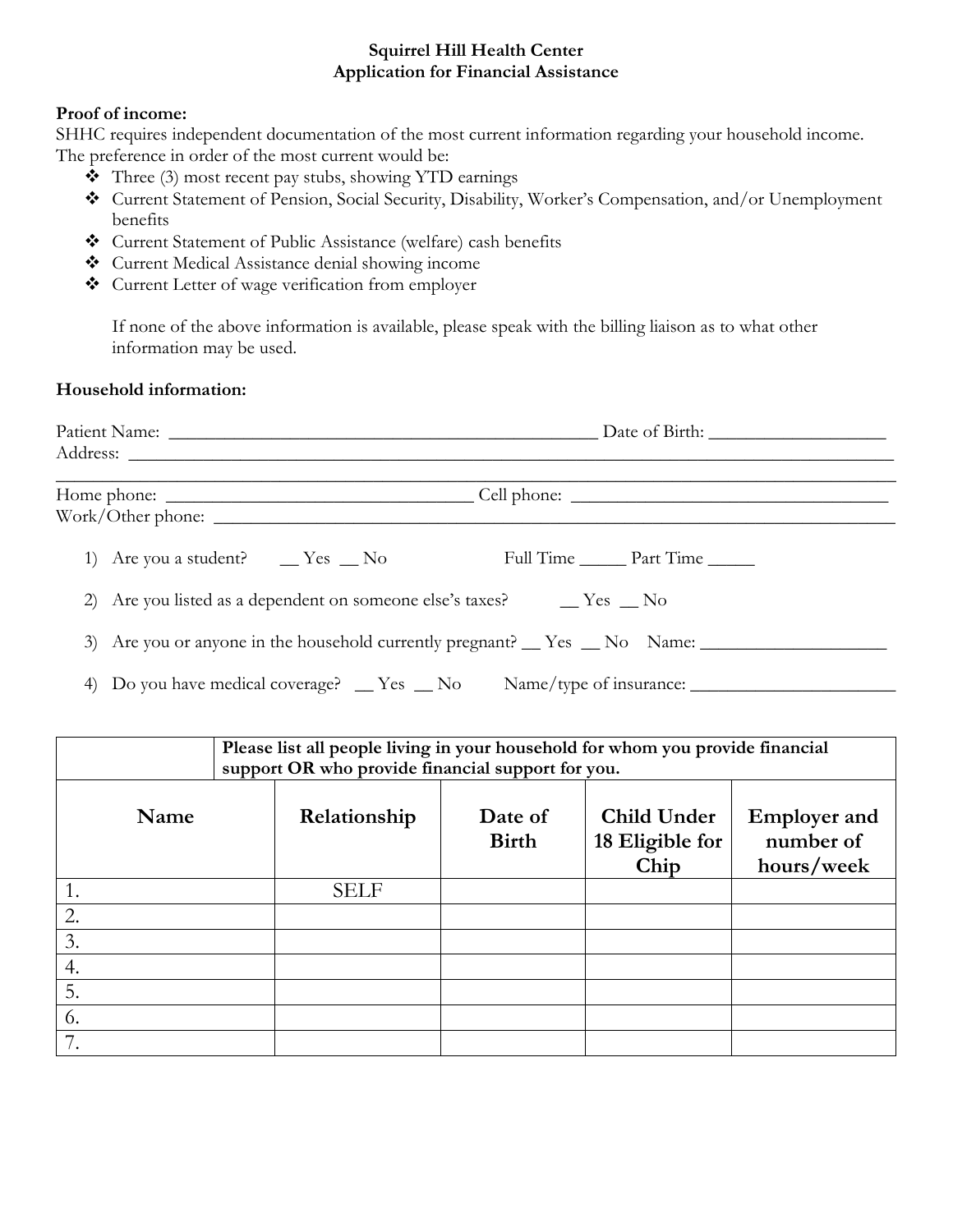Which services/benefits have you or someone in your household applied for, and have you received them or been denied?

|                             | Applied | Denied | Received, date, monthly amount? |
|-----------------------------|---------|--------|---------------------------------|
| Medical Assistance          |         |        |                                 |
| Unemployment                |         |        |                                 |
| Social security             |         |        |                                 |
| Disability                  |         |        |                                 |
| Worker's Comp               |         |        |                                 |
| Child support               |         |        |                                 |
| Alimony                     |         |        |                                 |
| Food stamps                 |         |        |                                 |
| Public assistance (welfare) |         |        |                                 |
| Other benefits              |         |        |                                 |

# **How the Sliding Payment Scale Works\***

Below is a chart that shows some common charges a patient may experience at SHHC. Based on the discount level approved, this chart shows how much the patient would pay for the service.

| Type of visit:       | Full     | Nominal | 80%      | 60%             | 40%             | 20%             | Ineligible or fail to |
|----------------------|----------|---------|----------|-----------------|-----------------|-----------------|-----------------------|
|                      | Price    | Fee     | Discount | <b>Discount</b> | <b>Discount</b> | <b>Discount</b> | complete              |
| New patient          |          |         |          |                 |                 |                 |                       |
| limited office visit | \$231.00 | \$15.00 | \$25.00  | \$35.00         | \$45.00         | \$55.00         | \$231.00              |
| 99203                |          |         |          |                 |                 |                 |                       |
| Established          |          |         |          |                 |                 |                 |                       |
| patient limited      | \$173.00 | \$15.00 | \$15.00  | \$30.00         | \$45.00         | \$60.00         | \$173.00              |
| office visit         |          |         |          |                 |                 |                 |                       |
| 99213                |          |         |          |                 |                 |                 |                       |
| 45-50 Therapy        |          |         |          |                 |                 |                 |                       |
| Session              | \$120.00 | \$5.00  | \$6.00   | \$7.00          | \$8.00          | \$9.00          | \$120.00              |
| 90806                |          |         |          |                 |                 |                 |                       |
| Prenatal Visit 4-6   | \$209.00 | \$15.00 | \$25.00  | \$35.00         | \$45.00         | \$55.00         | \$209.00              |
| 59425                |          |         |          |                 |                 |                 |                       |
| Comprehensive        | 201.00   | \$25.00 | \$40.20  | \$80.40         | \$120.60        | \$160.80        | \$201.00              |
| Oral Exam with       |          |         |          |                 |                 |                 |                       |
| Complete X-ray       |          |         |          |                 |                 |                 |                       |
| D0150 & D0210        |          |         |          |                 |                 |                 |                       |

**\*Please note this chart provides estimates only. Additional fees and charges may apply.**